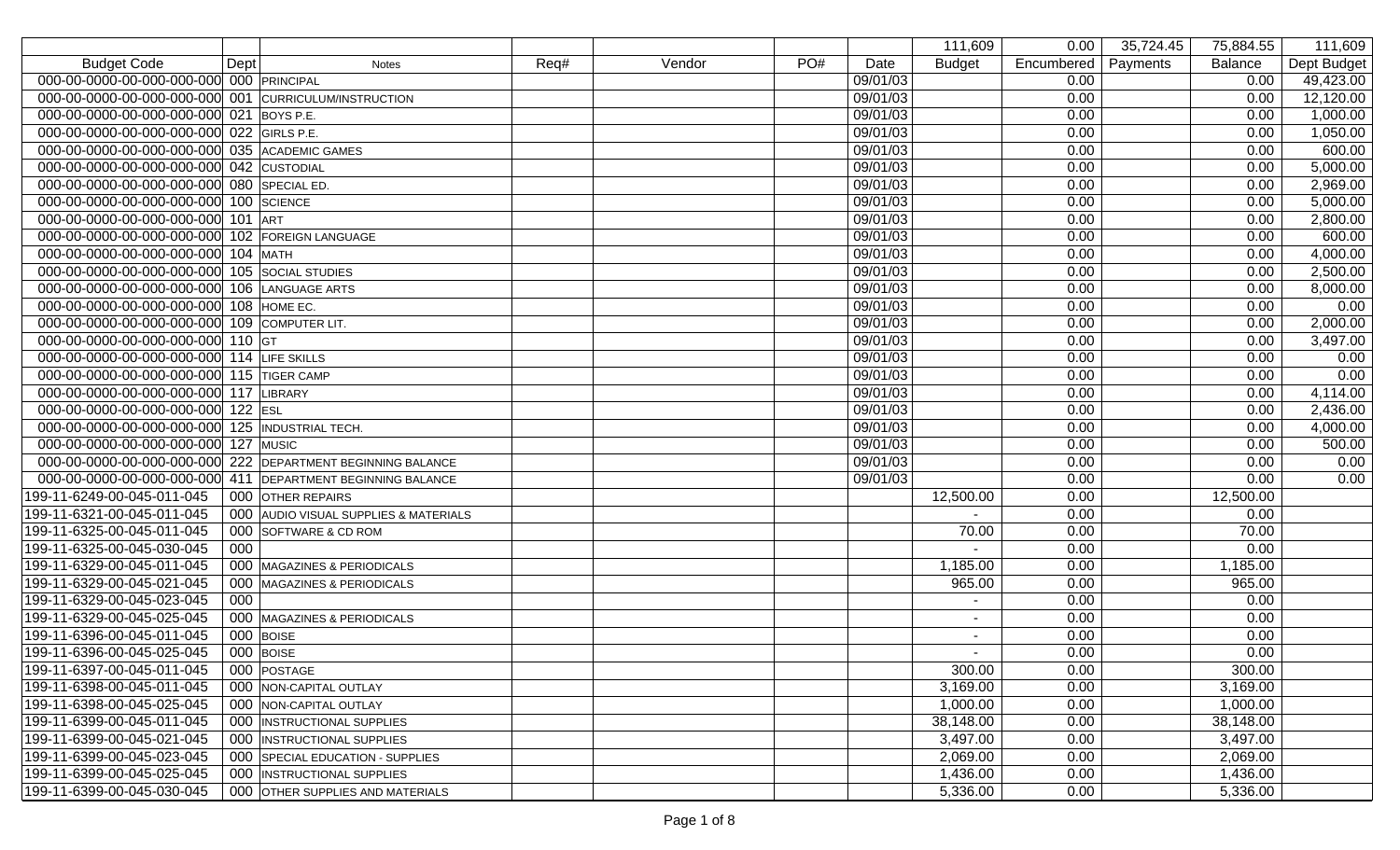|                            |            |                                           |      |        |     |      | 111,609       | 0.00       | 35,724.45<br>75,884.55 | 111,609     |
|----------------------------|------------|-------------------------------------------|------|--------|-----|------|---------------|------------|------------------------|-------------|
| <b>Budget Code</b>         | Dept       | <b>Notes</b>                              | Req# | Vendor | PO# | Date | <b>Budget</b> | Encumbered | Payments<br>Balance    | Dept Budget |
| 199-11-6494-00-045-011-045 | 000        |                                           |      |        |     |      | 2,200.00      | 0.00       | 2,200.00               |             |
| 199-11-6497-00-045-011-045 |            | 000 FEES AND DUES                         |      |        |     |      |               | 0.00       | 0.00                   |             |
| 199-11-6497-00-045-021-045 |            | 000 GT Fees and Dues                      |      |        |     |      |               | 0.00       | 0.00                   |             |
| 199-11-6497-00-045-023-045 |            | 000 FEES AND DUES                         |      |        |     |      | 600.00        | 0.00       | 600.00                 |             |
| 199-11-6498-00-045-011-045 |            | 000 AWARDS                                |      |        |     |      | 450.00        | 0.00       | 450.00                 |             |
| 199-11-6499-00-045-011-045 | 000        |                                           |      |        |     |      | 1,507.00      | 0.00       | 1,507.00               |             |
| 199-11-6499-00-045-021-045 |            | $000$ GT Food                             |      |        |     |      |               | 0.00       | 0.00                   |             |
| 199-11-6499-00-045-030-045 | $000$ Food |                                           |      |        |     |      |               | 0.00       | 0.00                   |             |
| 199-12-6325-00-045-030-045 | 000        |                                           |      |        |     |      | 914.00        | 0.00       | 914.00                 |             |
| 199-12-6329-00-045-011-045 |            | 000 MAGAZINES & PERIODICALS               |      |        |     |      | 1,550.00      | 0.00       | 1,550.00               |             |
| 199-12-6399-00-045-011-045 |            | 000 OTHER SUPPLIES AND MATERIALS          |      |        |     |      | 1,100.00      | 0.00       | 1,100.00               |             |
| 199-12-6411-00-045-011-045 |            | 000 TRAVEL & SUBSISTENCE - EMPLOYEES ONLY |      |        |     |      | 250.00        | 0.00       | 250.00                 |             |
| 199-12-6497-00-045-011-045 |            | 000 FEES AND DUES                         |      |        |     |      | 300.00        | 0.00       | 300.00                 |             |
| 199-13-6112-00-045-011-045 |            | 000 SUBSTITUTE TEACHERS                   |      |        |     |      | 3,620.00      | 0.00       | 3,620.00               |             |
| 199-13-6112-00-045-021-045 |            | 000 SUBSTITUTE TEACHERS                   |      |        |     |      |               | 0.00       | 0.00                   |             |
| 199-13-6112-00-045-023-045 |            | 000 SUBSTITUTE TEACHERS                   |      |        |     |      | 300.00        | 0.00       | 300.00                 |             |
| 199-13-6112-00-045-025-045 |            | 000 SUBSTITUTE TEACHERS                   |      |        |     |      |               | 0.00       | 0.00                   |             |
| 199-13-6112-00-045-030-045 | 000        |                                           |      |        |     |      |               | 0.00       | 0.00                   |             |
| 199-13-6112-00-045-030-045 |            | $000$ Sub Pay                             |      |        |     |      |               | 0.00       | 0.00                   |             |
| 199-13-6118-00-045-011-045 |            | 000 EXTRA DUTY PAY                        |      |        |     |      | 3,500.00      | 0.00       | 3,500.00               |             |
| 199-13-6219-00-045-011-045 |            | 000 OUTSIDE CONSULTANTS                   |      |        |     |      | 1,500.00      | 0.00       | 1,500.00               |             |
| 199-13-6396-00-045-011-045 |            | $000$ BOISE                               |      |        |     |      |               | 0.00       | 0.00                   |             |
| 199-13-6399-00-045-011-045 |            | 000 OTHER SUPPLIES AND MATERIALS          |      |        |     |      | 1,400.00      | 0.00       | 1,400.00               |             |
| 199-13-6411-00-045-011-045 |            | 000 TRAVEL & SUBSISTENCE - EMPLOYEES ONLY |      |        |     |      | 500.00        | 0.00       | 500.00                 |             |
| 199-13-6497-00-045-011-045 |            | 000 FEES AND DUES                         |      |        |     |      | 1,700.00      | 0.00       | 1,700.00               |             |
| 199-13-6497-00-045-021-045 | 000        |                                           |      |        |     |      |               | 0.00       | 0.00                   |             |
| 199-13-6498-00-045-011-045 |            | 000 AWARDS                                |      |        |     |      | 400.00        | 0.00       | 400.00                 |             |
| 199-23-6249-00-045-011-045 |            | 000 OTHER SERVICES                        |      |        |     |      |               | 0.00       | 0.00                   |             |
| 199-23-6396-00-045-011-045 |            | $000$ BOISE                               |      |        |     |      |               | 0.00       | 0.00                   |             |
| 199-23-6399-00-045-011-045 |            | 000 OTHER SUPPLIES AND MATERIALS          |      |        |     |      | 5,000.00      | 0.00       | 5,000.00               |             |
| 199-23-6411-00-045-011-045 |            | 000 TRAVEL & SUBSISTENCE - EMPLOYEES ONLY |      |        |     |      | 1,000.00      | 0.00       | 1,000.00               |             |
| 199-23-6497-00-045-011-045 |            | 000 FEES AND DUES                         |      |        |     |      | 300.00        | 0.00       | 300.00                 |             |
| 199-31-6396-00-045-011-045 |            | 000 BOISE CASCADE                         |      |        |     |      |               | 0.00       | 0.00                   |             |
| 199-31-6399-00-045-011-045 |            | 000 OTHER SUPPLIES AND MATERIALS          |      |        |     |      | 650.00        | 0.00       | 650.00                 |             |
| 199-33-6126-00-045-011-045 |            | 000 PART TIME & TEMPORARY SALARY COSTS    |      |        |     |      | 3,500.00      | 0.00       | 3,500.00               |             |
| 199-33-6399-00-045-011-045 |            | 000 OTHER SUPPLIES AND MATERIALS          |      |        |     |      | 800.00        | 0.00       | 800.00                 |             |
| 199-36-6399-35-045-011-045 |            | 000 OTHER SUPPLIES AND MATERIALS          |      |        |     |      | 310.00        | 0.00       | 310.00                 |             |
| 199-36-6498-35-045-011-045 |            | 000 AWARDS                                |      |        |     |      | 190.00        | 0.00       | 190.00                 |             |
| 199-36-6499-35-045-011-045 | 000        |                                           |      |        |     |      | 100.00        | 0.00       | 100.00                 |             |
| 199-41-6126-00-045-011-045 | 000        |                                           |      |        |     |      |               | 0.00       | 0.00                   |             |
| 199-51-6256-00-045-011-045 |            | 000 TELEPHONE & TELEGRAPH                 |      |        |     |      | 312.00        | 0.00       | 312.00                 |             |
| 199-51-6316-00-045-011-045 |            | 000 SUPPLIES & MATERIALS - JANITOR        |      |        |     |      | 4,210.00      | 0.00       | 4,210.00               |             |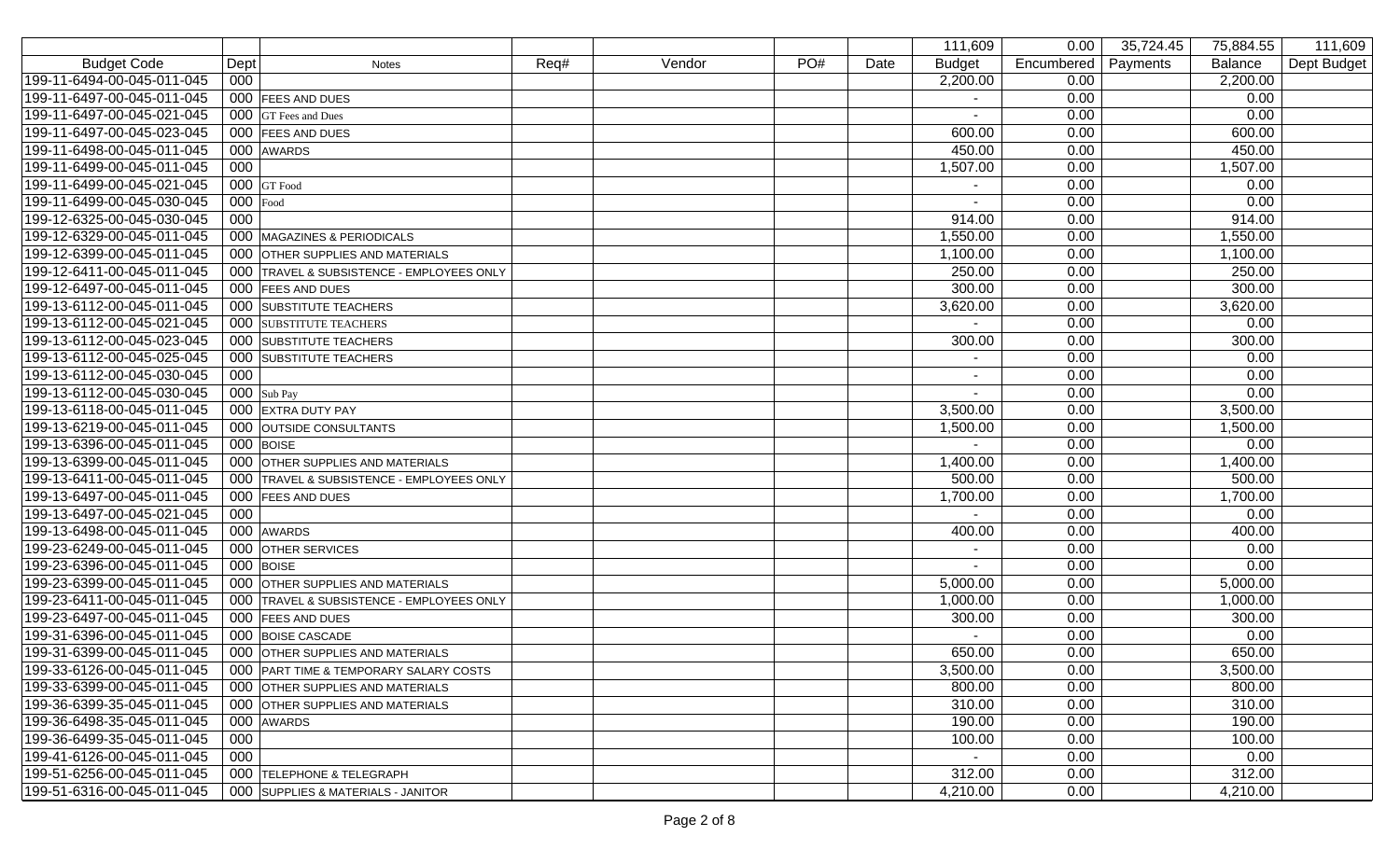|                            |                                           |            |        |     |          | 111,609       | 0.00       | 35,724.45 | 75,884.55      | 111,609     |
|----------------------------|-------------------------------------------|------------|--------|-----|----------|---------------|------------|-----------|----------------|-------------|
| <b>Budget Code</b>         | Dept<br><b>Notes</b>                      | Req#       | Vendor | PO# | Date     | <b>Budget</b> | Encumbered | Payments  | <b>Balance</b> | Dept Budget |
| 199-51-6318-00-045-011-045 | 000 SUPPLIES & MATERIALS - GROUNDS        |            |        |     |          | 350.00        | 0.00       |           | 350.00         |             |
| 199-51-6319-00-045-011-045 | 000 OTHER SUPPLIES FOR MAINT & OPERATIONS |            |        |     |          | 440.00        | 0.00       |           | 440.00         |             |
| 199-71-6512-00-045-011-045 | 000 LEASE-PURCHASE PRINCIPAL              |            |        |     |          | 2,981.00      | 0.00       |           | 2,981.00       |             |
| 411-11-6325-00-045-011-045 | 000 SOFTWARE                              |            |        |     |          |               | 0.00       |           | 0.00           |             |
| 411-11-6398-00-045-011-045 | 000 NON CAPITAL-FUR/EQUIP                 |            |        |     |          |               | 0.00       |           | 0.00           |             |
| 199-11-6399-00-045-011-045 | 101 Boise                                 |            |        |     | 06/10/03 | 0             | 0.00       | 250.00    | (250.00)       |             |
| 199-31-6399-00-045-011-045 | 000 Boise                                 |            |        |     | 06/10/03 | $\mathbf 0$   | 0.00       | 200.00    | (200.00)       |             |
| 199-13-6399-00-045-011-045 | 001 Boise                                 |            |        |     | 06/10/03 | $\mathbf 0$   | 0.00       | 700.00    | (700.00)       |             |
| 199-11-6399-00-045-025-045 | 122 Boise                                 |            |        |     | 06/10/03 | 0             | 0.00       | 500.00    | (500.00)       |             |
| 199-11-6399-00-045-011-045 | 102 Boise                                 |            |        |     | 06/10/03 | $\mathbf 0$   | 0.00       | 300.00    | (300.00)       |             |
| 199-11-6399-00-045-011-045 | 022 Boise                                 |            |        |     | 06/10/03 | $\mathbf 0$   | 0.00       | 150.00    | (150.00)       |             |
| 199-11-6399-00-045-021-045 | 110 Boise                                 |            |        |     | 06/10/03 | $\mathbf 0$   | 0.00       | 300.00    | (300.00)       |             |
| 199-11-6399-00-045-011-045 | 000 Boise                                 |            |        |     | 06/10/03 | $\mathbf 0$   | 0.00       | 250.00    | (250.00)       |             |
| 199-11-6399-00-045-011-045 | 106 Boise                                 |            |        |     | 06/10/03 | $\mathbf 0$   | 0.00       | 3,000.00  | (3,000.00)     |             |
| 199-12-6399-00-045-011-045 | 117 Boise                                 |            |        |     | 06/10/03 | $\mathbf 0$   | 0.00       | 1,100.00  | (1,100.00)     |             |
| 199-11-6399-00-045-011-045 | 104 Boise                                 |            |        |     | 06/10/03 | $\mathbf 0$   | 0.00       | 750.00    | (750.00)       |             |
| 199-11-6399-00-045-011-045 | 127 Boise                                 |            |        |     | 06/10/03 | $\mathbf 0$   | 0.00       | 300.00    | (300.00)       |             |
| 199-23-6399-00-045-011-045 | 000 Boise                                 |            |        |     | 06/10/03 | $\mathbf 0$   | 0.00       | 3,000.00  | (3,000.00)     |             |
| 199-11-6399-00-045-011-045 | 021 Boise                                 |            |        |     | 06/10/03 | $\mathbf 0$   | 0.00       | 150.00    | (150.00)       |             |
| 199-11-6399-00-045-011-045 | 000 Boise                                 |            |        |     | 06/10/03 | $\mathbf 0$   | 0.00       | 200.00    | (200.00)       |             |
| 199-11-6399-00-045-011-045 | 100 Boise                                 |            |        |     | 06/10/03 | $\mathbf 0$   | 0.00       | 500.00    | (500.00)       |             |
| 199-11-6399-00-045-011-045 | 105 Boise                                 |            |        |     | 06/10/03 | $\mathbf 0$   | 0.00       | 800.00    | (800.00)       |             |
| 199-11-6399-00-045-023-045 | 080 Boise                                 |            |        |     | 06/10/03 | $\mathbf 0$   | 0.00       | 1,000.00  | (1,000.00)     |             |
| 199-11-6399-00-045-011-045 | 109 Boise                                 |            |        |     | 06/10/03 | $\mathbf 0$   | 0.00       | 800.00    | (800.00)       |             |
| 199-11-6498-00-045-011-045 | 000 Warehouse #0001                       |            |        |     | 09/02/03 | $\mathbf 0$   | 0.00       | 169.25    | (169.25)       |             |
| 199-51-6316-00-045-011-045 | 042 Warehouse #0002                       |            |        |     | 09/03/03 | 0             | 0.00       | 314.49    | (314.49)       |             |
| 199-51-6316-00-045-011-045 | 042 Warehouse #0003                       |            |        |     | 09/04/03 | $\mathbf 0$   | 0.00       | 679.41    | (679.41)       |             |
| 199-11-6399-00-045-011-045 | 000 B/A for furniture - Post              |            |        |     | 09/04/03 | $\mathbf 0$   | 0.00       |           | 0.00           |             |
| 199-11-6398-00-045-011-045 | 000 B/A for furniture - Post              |            |        |     | 09/04/03 | 0             | 0.00       |           | 0.00           |             |
| 199-11-6399-00-045-011-045 | 000 G and P Furniture - Chairs            | 045-4-0002 |        |     | 09/04/03 | $\mathbf 0$   | 0.00       | 1,184.00  | (1, 184.00)    |             |
| 199-11-6399-00-045-011-045 | 109 Warehouse #0008                       |            |        |     | 09/08/03 | $\mathbf 0$   | 0.00       | 19.95     | (19.95)        |             |
| 199-11-6399-00-045-011-045 | 101 Warehouse #0006                       |            |        |     | 09/04/03 | $\mathbf 0$   | 0.00       | 161.90    | (161.90)       |             |
| 199-11-6399-00-045-011-045 | 000 PISD - Mailroom Charges               | 045-4-0003 |        |     | 09/04/03 | $\mathbf 0$   | 0.00       | 15.54     | (15.54)        |             |
| 199-51-6316-00-045-011-045 | 042 Warehouse #0004                       |            |        |     | 09/03/03 | 0             | 0.00       | 436.71    | (436.71)       |             |
| 199-11-6399-00-045-011-045 | 000 B/A for furniture - Been              |            |        |     | 09/08/03 | 0             | 0.00       |           | 0.00           |             |
| 199-11-6398-00-045-011-045 | 000 B/A for furniture - Been              |            |        |     | 09/08/03 | 0             | 0.00       |           | 0.00           |             |
| 199-11-6398-00-045-011-045 | 000 Boise - Been                          |            |        |     | 09/08/03 | 0             | 0.00       | 185.98    | (185.98)       |             |
| 199-11-6399-00-045-011-045 | 000 PISD - Mailroom Charges               | 045-4-0005 |        |     | 09/08/03 | $\mathbf 0$   | 0.00       | 11.47     | (11.47)        |             |
| 199-11-6399-00-045-011-045 | 102 Warehouse #0010                       |            |        |     | 09/10/03 | 0             | 0.00       | 39.90     | (39.90)        |             |
| 199-11-6399-00-045-011-045 | 100 Warehouse #0009                       |            |        |     | 09/10/03 | 0             | 0.00       | 383.64    | (383.64)       |             |
| 199-11-6399-00-045-011-045 | 000 Warehouse #0013                       |            |        |     | 09/10/03 | 0             | 0.00       | 79.76     | (79.76)        |             |
| 199-11-6399-00-045-023-045 | 080 Warehouse #0012                       |            |        |     | 09/10/03 | 0             | 0.00       | 39.90     | (39.90)        |             |
|                            |                                           |            |        |     |          |               |            |           |                |             |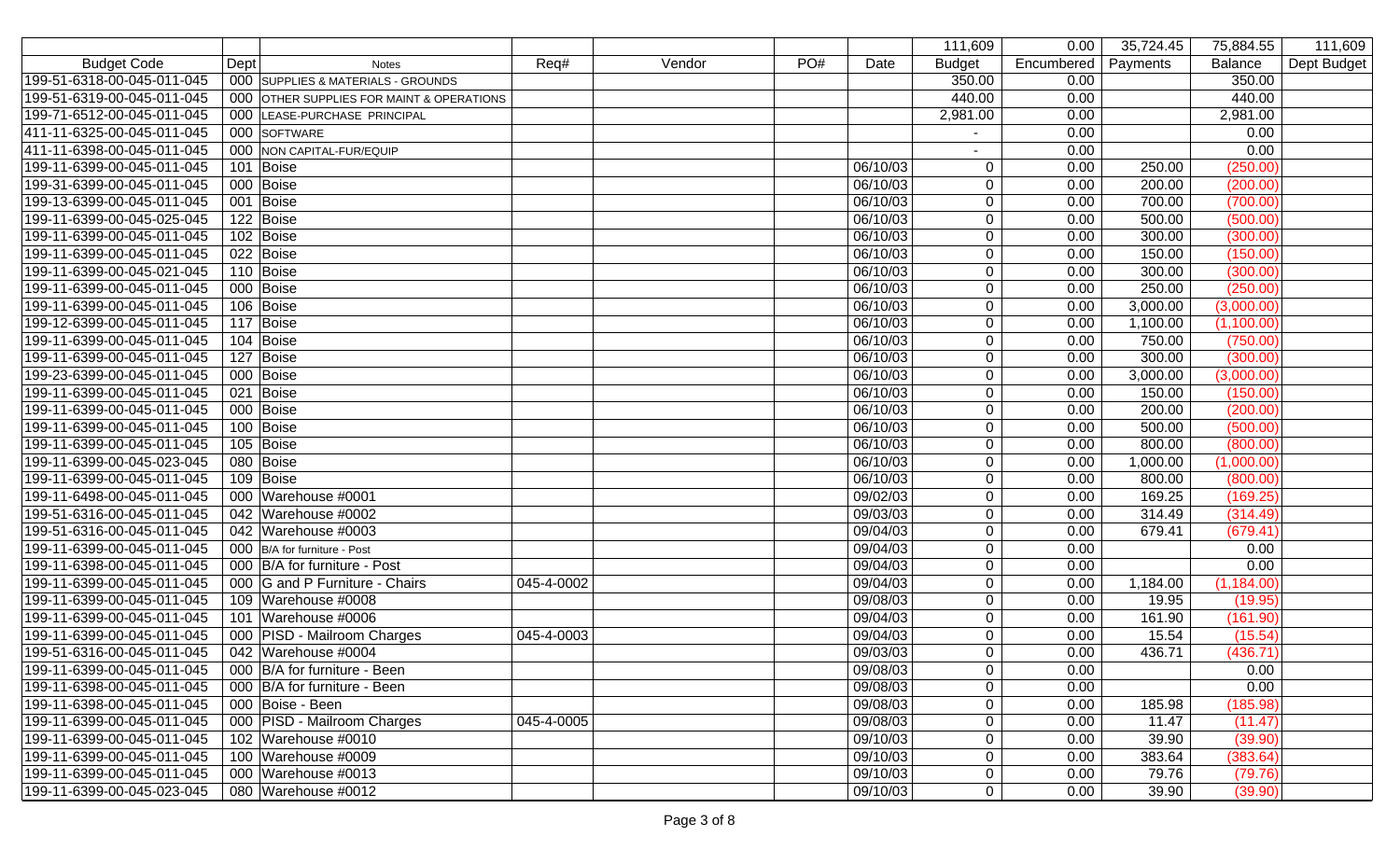|                            |                                       |                     |                                    |     |          | 111,609       | 0.00       | 35,724.45 | 75,884.55 | 111,609     |
|----------------------------|---------------------------------------|---------------------|------------------------------------|-----|----------|---------------|------------|-----------|-----------|-------------|
| <b>Budget Code</b>         | Dept<br><b>Notes</b>                  | Req#                | Vendor                             | PO# | Date     | <b>Budget</b> | Encumbered | Payments  | Balance   | Dept Budget |
| 199-11-6399-00-045-011-045 | 101 Warehouse#0011                    |                     |                                    |     | 09/10/03 | $\mathbf 0$   | 0.00       | 39.90     | (39.90)   |             |
| 199-11-6399-00-045-011-045 | 104 Warehouse #0014                   |                     |                                    |     | 09/12/03 | $\mathbf 0$   | 0.00       | 47.48     | (47.48)   |             |
| 199-33-6399-00-045-011-045 | 000 School Health - Ortiz             | 045-4-0009          |                                    |     | 09/12/03 | $\mathbf 0$   | 0.00       | 82.20     | (82.20)   |             |
| 199-11-6325-00-045-011-045 | 000 Campusware - Baldwin              | 045-4-0010          |                                    |     | 09/12/03 | $\mathbf 0$   | 0.00       | 15.00     | (15.00)   |             |
| 199-11-6399-00-045-011-045 | 000 Troxell Communications - Rendon   | 045-4-0011          |                                    |     | 09/12/03 | $\mathbf 0$   | 0.00       | 30.44     | (30.44)   |             |
| 199-13-6497-00-045-011-045 | 000 PC - Honor Society Membership     | 045-4-0013          |                                    |     | 09/17/03 | $\mathbf 0$   | 0.00       | 145.00    | (145.00)  |             |
| 199-13-6497-00-045-011-045 | 000 PC - NJHS Membership              | 045-4-0013          |                                    |     | 09/17/03 | $\mathbf 0$   | 0.00       | 55.00     | (55.00)   |             |
| 199-13-6497-00-045-011-045 | 000 PC - Student Council Dues         | 045-4-0013          |                                    |     | 09/17/03 | $\mathbf 0$   | 0.00       | 185.00    | (185.00)  |             |
| 199-11-6399-00-045-011-045 | 109 PC - Computer Lit                 | 045-4-0013          |                                    |     | 09/17/03 | $\mathbf 0$   | 0.00       | 22.44     | (22.44)   |             |
| 199-51-6316-00-045-011-045 | 042 PC - Custodial Supplies           | 045-4-0013          |                                    |     | 09/17/03 | $\mathbf 0$   | 0.00       | 59.45     | (59.45)   |             |
| 199-11-6399-00-045-011-045 | 000 Warehouse #0016                   |                     |                                    |     | 09/18/03 | $\mathbf 0$   | 0.00       | 144.12    | (144.12)  |             |
| 199-11-6399-00-045-011-045 | 022 Gulf Coast Athletic Supply - Byrd | 045-4-0015          |                                    |     | 09/18/03 | $\mathbf 0$   | 0.00       | 223.87    | (223.87)  |             |
| 199-11-6399-00-045-011-045 | 000 Warehouse #0017                   |                     |                                    |     | 09/22/03 | $\mathbf 0$   | 0.00       | 8.40      | (8.40)    |             |
| 199-11-6399-00-045-030-045 | 000 Move to Homemaking                |                     |                                    |     | 09/24/03 | $\mathbf 0$   | 0.00       |           | 0.00      | (2, 336)    |
| 199-11-6399-00-045-030-045 | 108 Homemaking Supplies               |                     |                                    |     | 09/24/03 | $\mathbf 0$   | 0.00       |           | 0.00      | 2,336       |
| 199-11-6399-00-045-011-045 | 000 Warehouse #0019                   |                     |                                    |     | 09/24/03 | $\mathbf 0$   | 0.00       | 48.60     | (48.60)   |             |
| 199-11-6399-00-045-011-045 | 100 Teacher Video - from last year    |                     | 045-4-0017 Teacher's Video Company |     | 09/25/03 | $\mathbf 0$   | 0.00       | 36.93     | (36.93)   |             |
| 199-51-6316-00-045-011-045 | 042 Warehouse #0021                   |                     |                                    |     | 09/25/03 | $\mathbf 0$   | 0.00       | 177.46    | (177.46)  |             |
| 199-11-6398-00-045-011-045 | 000 Us Tech - Snap Server             | 045-4-0018 US. Tech |                                    |     | 09/25/03 | $\mathbf 0$   | 0.00       | 610.00    | (610.00)  |             |
| 199-11-6399-00-045-011-045 | 000 B/A - Snap Server                 |                     |                                    |     | 09/25/03 | (610)         | 0.00       |           | (610.00)  |             |
| 199-11-6398-00-045-011-045 | 000 B/A Snap Server                   |                     |                                    |     | 09/25/03 | 610           | 0.00       |           | 610.00    |             |
| 199-11-6399-00-045-011-045 | 101 Boise                             |                     |                                    |     | 09/25/03 | $\mathbf 0$   | 0.00       | 80.00     | (80.00)   |             |
| 199-36-6399-35-045-011-045 | 035 Boise                             |                     |                                    |     | 09/25/03 | $\mathbf 0$   | 0.00       | 100.00    | (100.00)  |             |
| 199-36-6399-35-045-011-045 | 035 B/A - to food account             |                     |                                    |     | 09/25/03 | (100)         | 0.00       |           | (100.00)  |             |
| 199-36-6499-35-045-011-045 | 035 B/A - food account                |                     |                                    |     | 09/25/03 | 100           | 0.00       |           | 100.00    |             |
| 199-11-6399-00-045-030-045 | 108 Boise                             |                     |                                    |     | 09/25/03 | $\mathbf 0$   | 0.00       | 200.00    | (200.00)  |             |
| 199-11-6399-00-045-011-045 | 000 B/A - Wireless Mics               |                     |                                    |     | 09/26/03 | (650)         | 0.00       |           | (650.00)  |             |
| 199-11-6398-00-045-011-045 | 000 B/A - Wireless Mics               |                     |                                    |     | 09/26/03 | 650           | 0.00       |           | 650.00    |             |
| 199-11-6398-00-045-011-045 | 000 Troxell Wireless Mics             | 045-4-0023 Troxell  |                                    |     | 09/26/03 | $\mathbf 0$   | 0.00       | 650.00    | (650.00)  |             |
| 199-11-6399-00-045-011-045 | 100 Warehouse #0024                   |                     | Troxell                            |     | 10/01/03 | $\pmb{0}$     | 0.00       | 223.68    | (223.68)  |             |
| 199-11-6398-00-045-011-045 | 000 Specturm - Scoreboard - Post      | 045-4-0024 Specturm |                                    |     | 10/01/03 | $\mathbf 0$   | 0.00       | 525.00    | (525.00)  |             |
| 199-11-6399-00-045-011-045 | 000 B/A - Scoreboard                  |                     |                                    |     | 10/01/03 | (525)         | 0.00       |           | (525.00)  |             |
| 199-11-6398-00-045-011-045 | 000 B/A - Scoreboard                  |                     |                                    |     | 10/01/03 | 525           | 0.00       |           | 525.00    |             |
| 199-11-6399-00-045-011-045 | 000 Warehouse #0026                   |                     |                                    |     | 10/03/03 | $\mathbf 0$   | 0.00       | 29.70     | (29.70)   |             |
| 199-11-6399-00-045-011-045 | 104 Warehouse #0027                   |                     |                                    |     | 10/03/03 | $\mathbf 0$   | 0.00       | 249.06    | (249.06)  |             |
| 199-36-6399-35-045-011-045 | 035 Warehouse #0028                   |                     |                                    |     | 10/03/03 | 0             | 0.00       | 35.98     | (35.98)   |             |
| 199-51-6316-00-045-011-045 | 042 Warehouse #0002                   |                     |                                    |     | 10/07/03 | $\mathbf 0$   | 0.00       | 12.89     | (12.89)   |             |
| 199-11-6499-00-045-011-045 | 100 Pinon - Science Supplies          | 045.4-0027          |                                    |     | 10/08/03 | $\mathbf 0$   | 0.00       | 8.52      | (8.52)    |             |
| 199-11-6399-00-045-011-045 | 100 Pinon - Science Supplies          | 045.4-0027          |                                    |     | 10/08/03 | $\mathbf 0$   | 0.00       | 2.40      | (2.40)    |             |
| 199-11-6329-00-045-021-045 | 106 Booksource - GT                   | 045.4-0027          |                                    |     | 10/08/03 | $\mathbf 0$   | 0.00       | 139.60    | (139.60)  |             |
| 199-11-6399-00-045-011-045 | 000 Chesser - Science Supplies        | 045.4-0027          |                                    |     | 10/08/03 | $\mathbf 0$   | 0.00       | 35.92     | (35.92)   |             |
| 199-36-6499-35-045-011-045 | 035 Eliezer - Acdemcy Game Supplies   | 045.4-0027          |                                    |     | 10/08/03 | $\mathbf 0$   | 0.00       | 19.78     | (19.78)   |             |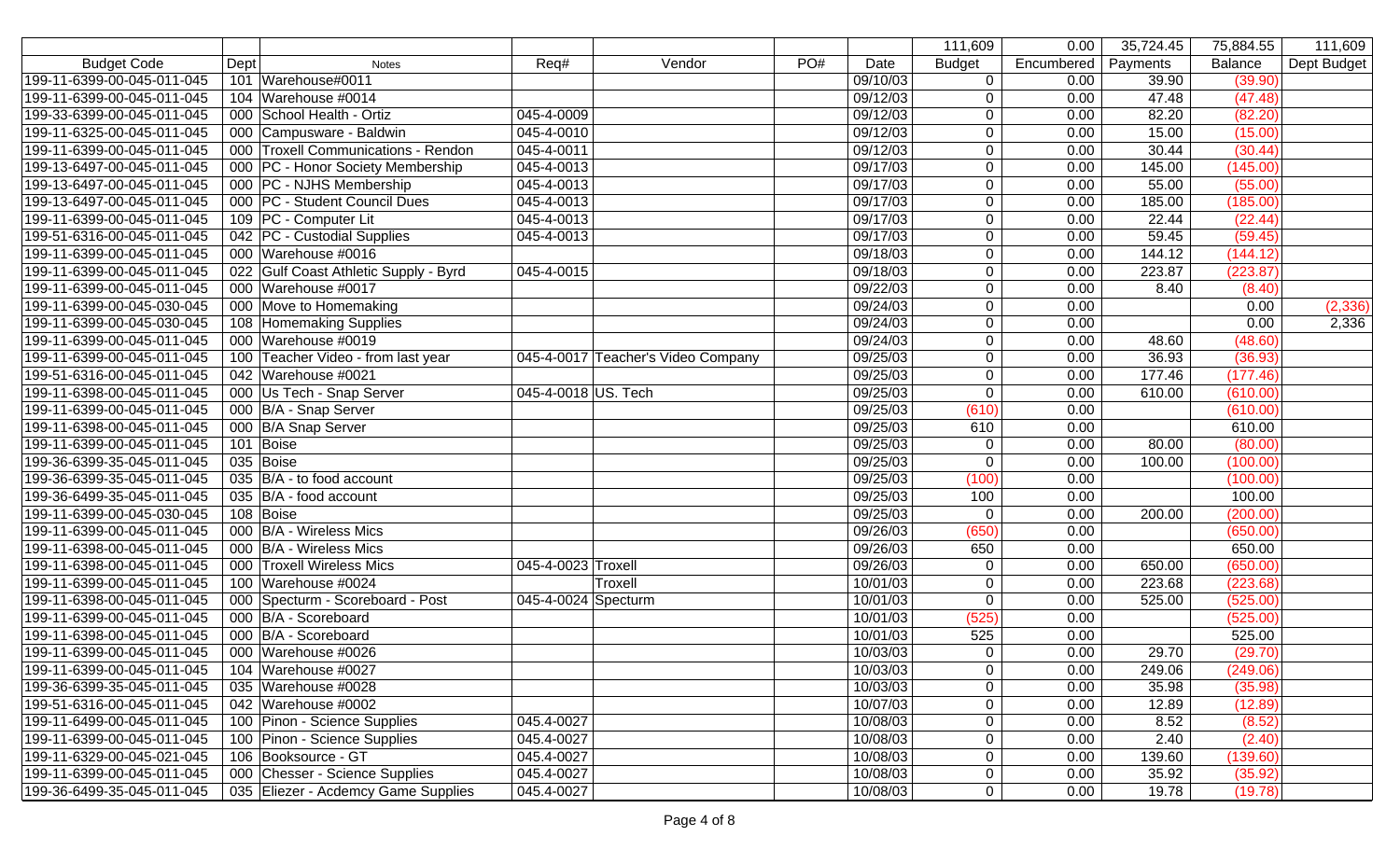|                            |                                        |                  |                               |     |          | 111,609          | 0.00       | 35,724.45 | 75,884.55      | 111,609     |
|----------------------------|----------------------------------------|------------------|-------------------------------|-----|----------|------------------|------------|-----------|----------------|-------------|
| <b>Budget Code</b>         | Dept<br><b>Notes</b>                   | Req#             | Vendor                        | PO# | Date     | <b>Budget</b>    | Encumbered | Payments  | <b>Balance</b> | Dept Budget |
| 199-11-6499-00-045-011-045 | 100 Pothos - Science Supplies          | 045.4-0027       |                               |     | 10/08/03 | $\mathbf 0$      | 0.00       | 12.72     | (12.72)        |             |
| 199-11-6399-00-045-011-045 | 101 Elizer - Art Supplies              | 045.4-0027       |                               |     | 10/08/03 | $\mathbf 0$      | 0.00       | 16.15     | (16.15)        |             |
| 199-13-6112-00-045-011-045 | 001 Mills - Schneider 10/09            |                  |                               |     | 10/10/03 | $\overline{0}$   | 0.00       | 60.00     | (60.00)        |             |
| 199-13-6112-00-045-011-045 | 001 Dacy - Dacy 10/09                  |                  |                               |     | 10/10/03 | $\mathbf 0$      | 0.00       | 60.00     | (60.00)        |             |
| 199-13-6112-00-045-011-045 | 001 Zarcaro/Smith - Winn 10/09         |                  |                               |     | 10/10/03 | $\mathbf 0$      | 0.00       | 120.00    | (120.00)       |             |
| 199-13-6112-00-045-011-045 | 001 Peebles - Peebles 10/09            |                  |                               |     | 10/10/03 | $\mathbf 0$      | 0.00       | 60.00     | (60.00)        |             |
| 199-23-6411-00-045-011-045 | 000 Post Travel                        |                  |                               |     | 10/10/03 | $\mathbf 0$      | 0.00       | 72.11     | (72.11)        |             |
| 199-51-6316-00-045-011-045 | 042 Warehouse #0003                    |                  |                               |     | 10/13/03 | $\mathbf 0$      | 0.00       | 23.96     | (23.96)        |             |
| 199-13-6497-00-045-011-045 | 000 TMSA                               | 045-4-0035       |                               |     | 10/17/03 | $\mathbf 0$      | 0.00       | 100.00    | (100.00)       |             |
| 199-11-6499-00-045-011-045 | 100 Kroger - Chesser                   | 045-4-0035       |                               |     | 10/17/03 | $\mathbf 0$      | 0.00       | 7.56      | (7.56)         |             |
| 199-11-6399-00-045-011-045 | 100 Walmart-Chesser                    | 045-4-0035       |                               |     | 10/17/03 | $\mathbf 0$      | 0.00       | 25.22     | (25.22)        |             |
| 199-11-6499-00-045-011-045 | 100 Walmart-Chesser                    | 045-4-0035       |                               |     | 10/17/03 | $\mathbf 0$      | 0.00       | 4.97      | (4.97)         |             |
| 199-11-6399-00-045-011-045 | 100 Walmart - Hare                     | 045-4-0035       |                               |     | 10/17/03 | $\mathbf 0$      | 0.00       | 27.28     | (27.28)        |             |
| 199-11-6399-00-045-021-045 | 110 Hobby Lobby - Post                 | 045-4-0035       |                               |     | 10/17/03 | $\mathbf 0$      | 0.00       | 12.99     | (12.99)        |             |
| 199-11-6399-00-045-021-045 | 110 Barnes & Nobles - Zarcaro          | 045-4-0035       |                               |     | 10/17/03 | $\mathbf 0$      | 0.00       | 24.73     | (24.73)        |             |
| 199-11-6499-00-045-021-045 | 110 Krispy Kreme - Zarcaro             | 045-4-0035       |                               |     | 10/17/03 | $\mathbf 0$      | 0.00       | 27.45     | (27.45)        |             |
| 199-51-6316-00-045-011-045 | 042 WalMart - Alvarado                 | 045-4-0035       |                               |     | 10/17/03 | $\mathbf 0$      | 0.00       | 46.76     | (46.76)        |             |
| 199-11-6399-00-045-011-045 | 101 HEB - Eliezer                      | 045-4-0035       |                               |     | 10/17/03 | $\mathbf 0$      | 0.00       | 35.20     | (35.20)        |             |
| 199-11-6397-00-045-011-045 | 000 Postage - Mailroom 10/01/2003      |                  | 045-4-0036 PISD Budget Office |     | 10/21/03 | $\mathbf 0$      | 0.00       | 56.27     | (56.27)        |             |
| 199-11-6399-00-045-011-045 | 101 Warehouse #0032                    |                  |                               |     | 10/23/03 | $\boldsymbol{0}$ | 0.00       | 97.92     | (97.92)        |             |
| 199-11-6397-00-045-011-045 | 000 Nasco - Eliezer                    | 045-4-0041 Nasco |                               |     | 10/22/03 | $\mathbf 0$      | 0.00       | 985.42    | (985.42)       |             |
| 199-13-6112-00-045-011-045 | 001 Pay for Jenny Jones - watched Urie |                  |                               |     | 09/15/03 | $\mathbf 0$      | 0.00       | 225.12    | (225.12)       |             |
| 199-13-6112-00-045-011-045 | 001 Martin - Early                     |                  |                               |     | 09/12/03 | $\mathbf 0$      | 0.00       | 60.00     | (60.00)        |             |
| 199-11-6399-00-045-011-045 | 000 B/A to 6398                        |                  |                               |     | 09/04/03 | (200)            | 0.00       |           | (200.00)       |             |
| 199-11-6398-00-045-011-045 | 000 B/A from 6399                      |                  |                               |     | 09/04/03 | 200              | 0.00       |           | 200.00         |             |
| 199-11-6399-00-045-011-045 | 000 B/A to 6398                        |                  |                               |     | 09/04/03 | (1, 184)         | 0.00       |           | (1, 184.00)    |             |
| 199-11-6398-00-045-011-045 | 000 B/A from 6399                      |                  |                               |     | 09/04/03 | 1,184            | 0.00       |           | 1,184.00       |             |
| 199-11-6399-00-045-011-045 | 000 Warehouse #0022                    |                  |                               |     | 09/25/03 | $\mathbf 0$      | 0.00       | 67.08     | (67.08)        |             |
| 199-11-6399-00-045-011-045 | 000 Warehouse #0015                    |                  |                               |     | 09/12/03 | $\mathbf 0$      | 0.00       | 1.58      | (1.58)         |             |
| 199-51-6316-00-045-011-045 | 042 Warehouse #0033                    |                  |                               |     | 10/24/03 | $\mathbf 0$      | 0.00       | 110.50    | (110.50)       |             |
| 199-33-6399-00-045-011-045 | 000 Warehouse #0034                    |                  |                               |     | 10/27/03 | $\mathbf 0$      | 0.00       | 61.74     | (61.74)        |             |
| 199-33-6399-00-045-011-045 | 000 School Health - Ortiz              |                  | 045-4-0042 Scholl Health      |     | 10/27/03 | $\mathbf 0$      | 0.00       | 82.50     | (82.50)        |             |
| 199-11-6399-00-045-011-045 | 127 Warehouse #0035                    |                  |                               |     | 10/27/03 | $\mathbf 0$      | 0.00       | 144.40    | (144.40)       |             |
| 199-51-6256-00-045-011-045 | 000 Cell Phone Deposit                 |                  |                               |     | 10/29/03 | $\overline{0}$   | 0.00       | (9.30)    | 9.30           |             |
| 199-51-6256-00-045-011-045 | 000 Cell Phone - Sept.                 |                  |                               |     | 10/29/03 | $\mathbf 0$      | 0.00       | 25.50     | (25.50)        |             |
| 199-51-6316-00-045-011-045 | 042 Credit for 0003                    |                  |                               |     | 10/29/03 | 0                | 0.00       | (6.30)    | 6.30           |             |
| 199-11-6398-00-045-011-045 | 000 Reimbursement for file cabinets    |                  |                               |     | 10/29/03 | $\mathbf 0$      | 0.00       | (956.22)  | 956.22         |             |
| 199-33-6126-00-045-011-045 | 000 Hosa Student                       |                  |                               |     | 10/29/03 | $\mathbf 0$      | 0.00       | 157.50    | (157.50)       |             |
| 199-11-6329-00-045-011-045 | 101 B/A to 6325 - Eliezer              |                  |                               |     | 10/30/03 | $\mathbf 0$      | 0.00       | 15.00     | (15.00)        |             |
| 199-11-6325-00-045-011-045 | 101 B/A from 6329 - Eliezer            |                  |                               |     | 10/30/03 | $\mathbf 0$      | 0.00       | (15.00)   | 15.00          |             |
| 199-13-6112-00-045-011-045 | 001 Carter - Hiett                     |                  |                               |     | 10/29/03 | $\mathbf 0$      | 0.00       | 60.00     | (60.00)        |             |
| 199-13-6112-00-045-011-045 | 001 Raines - Schneider E.              |                  |                               |     | 10/29/03 | $\mathbf 0$      | 0.00       | 60.00     | (60.00)        |             |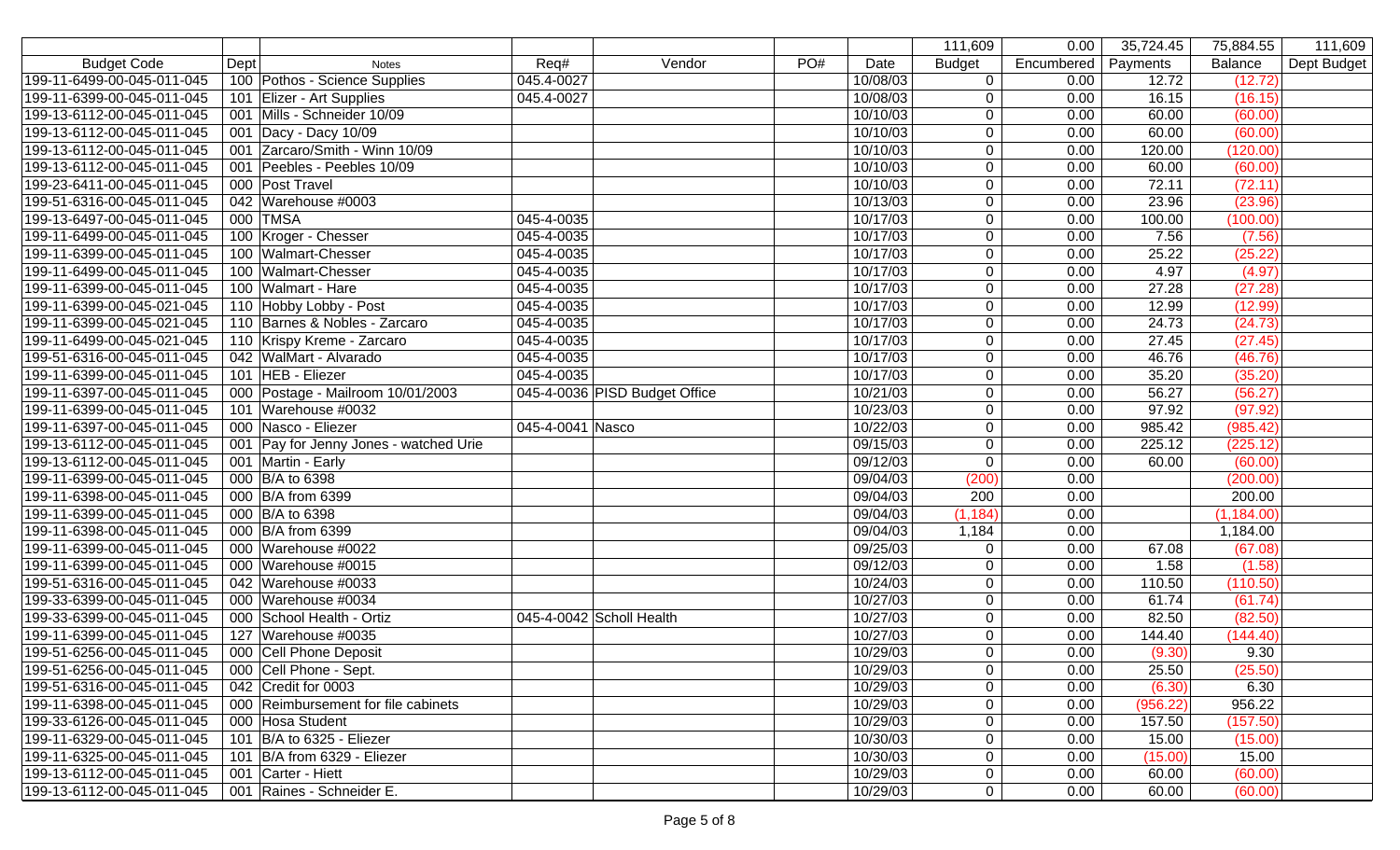|                            |                                          |                      |                               |     |          | 111,609        | 0.00       | 35,724.45 | 75,884.55 | 111,609     |
|----------------------------|------------------------------------------|----------------------|-------------------------------|-----|----------|----------------|------------|-----------|-----------|-------------|
| <b>Budget Code</b>         | Dept<br><b>Notes</b>                     | Req#                 | Vendor                        | PO# | Date     | <b>Budget</b>  | Encumbered | Payments  | Balance   | Dept Budget |
| 199-13-6112-00-045-011-045 | 001 Carter - Hiett                       |                      |                               |     | 10/30/03 | $\mathbf 0$    | 0.00       | 60.00     | (60.00)   |             |
| 199-13-6112-00-045-011-045 | 001 Pierce - Dacy                        |                      |                               |     | 10/30/03 | $\overline{0}$ | 0.00       | 60.00     | (60.00)   |             |
| 199-13-6112-00-045-011-045 | 001 Raines - Schneider E.                |                      |                               |     | 10/30/03 | $\mathbf 0$    | 0.00       | 60.00     | (60.00)   |             |
| 199-13-6112-00-045-011-045 | 001 Rodriguez - Chi                      |                      |                               |     | 10/31/03 | $\mathbf 0$    | 0.00       | 60.00     | (60.00)   |             |
| 199-13-6112-00-045-011-045 | 001 Chesser - Leal                       |                      |                               |     | 10/31/03 | $\mathbf 0$    | 0.00       | 60.00     | (60.00)   |             |
| 199-13-6112-00-045-011-045 | 001 Baldwin - Dacy                       |                      |                               |     | 10/31/03 | $\mathbf 0$    | 0.00       | 60.00     | (60.00)   |             |
| 199-13-6112-00-045-011-045 | 001 Mejia - Graham                       |                      |                               |     | 10/30/03 | $\mathbf 0$    | 0.00       | 60.00     | (60.00)   |             |
| 199-11-6399-00-045-011-045 | 000 Teacher Supplies - Wilson            |                      |                               |     | 11/03/03 | $\mathbf 0$    | 0.00       | 32.20     | (32.20)   |             |
| 199-11-6399-00-045-011-045 | 000 Spelling Bee - Been                  |                      |                               |     | 11/03/03 | $\mathbf 0$    | 0.00       | 337.50    | (337.50)  |             |
| 199-11-6399-00-045-023-045 | 080 Texas Teacher Supplies               |                      |                               |     | 11/03/03 | $\mathbf 0$    | 0.00       | 12.97     | (12.97)   |             |
| 199-11-6399-00-045-011-045 | 100 Walmart - Hare                       |                      |                               |     | 11/03/03 | $\mathbf 0$    | 0.00       | 38.98     | (38.98)   |             |
| 199-11-6399-00-045-030-045 | 108 Hobby Lobby - Clare                  |                      |                               |     | 11/03/03 | $\mathbf 0$    | 0.00       | 9.81      | (9.81)    |             |
| 199-11-6399-00-045-030-045 | 108 Hancock - Clare                      |                      |                               |     | 11/03/03 | $\mathbf 0$    | 0.00       | 38.72     | (38.72)   |             |
| 199-11-6399-00-045-021-045 | 110 Barnes & Nobles - Zarcaro            |                      |                               |     | 11/03/03 | $\mathbf 0$    | 0.00       | 22.96     | (22.96)   |             |
| 199-11-6399-00-045-030-045 | 108 Hobby Lobby - Clare                  |                      |                               |     | 11/03/03 | $\mathbf 0$    | 0.00       | 57.46     | (57.46)   |             |
| 199-11-6399-00-045-011-045 | 000 Teacher Discovery - Duke - Been      |                      |                               |     | 11/03/03 | $\mathbf 0$    | 0.00       | 33.90     | (33.90)   |             |
| 199-11-6399-00-045-011-045 | 104 Balloon & Novelty - Russell          |                      |                               |     | 11/03/03 | $\mathbf 0$    | 0.00       | 99.50     | (99.50)   |             |
| 199-11-6399-00-045-011-045 | 101 U.S. Tech                            | 045-4-0046 U.S. Tech |                               |     | 11/05/03 | $\mathbf 0$    | 0.00       | 117.00    | (117.00)  |             |
| 199-11-6399-00-045-011-045 | 000 Warehouse #0040                      |                      |                               |     | 11/11/03 | $\mathbf 0$    | 0.00       | 28.50     | (28.50)   |             |
| 199-11-6399-00-045-011-045 | 104 Warehouse #0041                      |                      |                               |     | 11/12/03 | $\mathbf 0$    | 0.00       | 178.36    | (178.36)  |             |
| 199-11-6399-00-045-011-045 | 109 Warehouse #0042                      |                      |                               |     | 11/13/03 | $\mathbf 0$    | 0.00       | 17.97     | (17.97)   |             |
| 199-11-6399-00-045-030-045 | 108 Warehouse #0043                      |                      |                               |     | 11/13/03 | $\overline{0}$ | 0.00       | 71.88     | (71.88)   |             |
| 199-11-6497-00-045-011-045 | 100 CAST - Science Teachers Reg. Fee     |                      |                               |     | 11/13/03 | $\mathbf 0$    | 0.00       | 90.00     | (90.00)   |             |
| 199-36-6499-35-045-011-045 | 035 Academic Games - Food                |                      |                               |     | 11/13/03 | $\mathbf 0$    | 0.00       | 1.77      | (1.77)    |             |
| 199-36-6399-35-045-011-045 | 035 Academic Games - Supplies            |                      |                               |     | 11/13/03 | $\mathbf 0$    | 0.00       | 24.02     | (24.02)   |             |
| 199-13-6497-00-045-011-045 | 000 Honor Society Active Dues            |                      |                               |     | 11/13/03 | $\mathbf 0$    | 0.00       | 98.00     | (98.00)   |             |
| 199-11-6399-00-045-030-045 | 108 Homemaking Supplies                  |                      |                               |     | 11/13/03 | $\mathbf 0$    | 0.00       | 41.13     | (41.13)   |             |
| 199-11-6499-00-045-030-045 | 108 Homemaking Supplies                  |                      |                               |     | 11/13/03 | $\mathbf 0$    | 0.00       | 14.78     | (14.78)   |             |
| 199-11-6399-00-045-011-045 | 000 Warehouse #0044 - KNFL               |                      |                               |     | 11/17/03 | $\mathbf 0$    | 0.00       | 710.51    | (710.51)  |             |
| 199-11-6397-00-045-011-045 | 000 PISD - Mailroom Charges              |                      | 045-4-0050 PISD Budget Office |     | 11/19/03 | $\mathbf 0$    | 0.00       | 70.99     | (70.99)   |             |
| 199-11-6399-00-045-011-045 | 000 Taylor Publishing - Yearbooks - Void |                      | <b>Taylor Publishing</b>      |     | 11/19/03 | $\mathbf 0$    | 0.00       | 0.00      | 0.00      |             |
| 199-51-6316-00-045-011-045 | 042 Warehouse # 0045                     |                      |                               |     | 11/19/03 | $\mathbf 0$    | 0.00       | 148.86    | (148.86)  |             |
| 199-11-6399-00-045-023-045 | 080 Warehouse #0046                      |                      |                               |     | 11/21/03 | $\mathbf 0$    | 0.00       | 48.30     | (48.30)   |             |
| 199-51-6316-00-045-011-045 | 042 Warehouse #0045                      |                      |                               |     | 11/19/03 | $\mathbf 0$    | 0.00       | 61.68     | (61.68)   |             |
| 199-51-6316-00-045-011-045 | 042 Warehouse #0047                      |                      |                               |     | 11/21/03 | $\overline{0}$ | 0.00       | 91.29     | (91.29)   |             |
| 199-12-6325-00-045-030-045 | 117 Renaissance Learning                 |                      |                               |     | 12/08/03 | $\mathbf 0$    | 0.00       | 495.36    | (495.36)  |             |
| 199-11-6499-00-045-011-045 | 100 Walmart - Pinon                      |                      |                               |     | 12/08/03 | $\mathbf 0$    | 0.00       | 4.96      | (4.96)    |             |
| 199-11-6399-00-045-011-045 | 100 Walmart - Pinon                      |                      |                               |     | 12/08/03 | $\mathbf 0$    | 0.00       | 23.92     | (23.92)   |             |
| 199-11-6499-00-045-011-045 | 100 Morning Kolaches - Pinon             |                      |                               |     | 12/08/03 | 0              | 0.00       | 25.25     | (25.25)   |             |
| 199-11-6329-00-045-011-045 | 100 Southwest Teacher Supply - Chesser   |                      |                               |     | 12/08/03 | 0              | 0.00       | 26.88     | (26.88)   |             |
| 199-11-6499-00-045-030-045 | 108 Kroger - Clare                       |                      |                               |     | 12/08/03 | $\mathbf 0$    | 0.00       | 16.78     | (16.78)   |             |
| 199-11-6399-00-045-011-045 | 022 Walmart - Gernander                  |                      |                               |     | 12/08/03 | $\overline{0}$ | 0.00       | 28.32     | (28.32)   |             |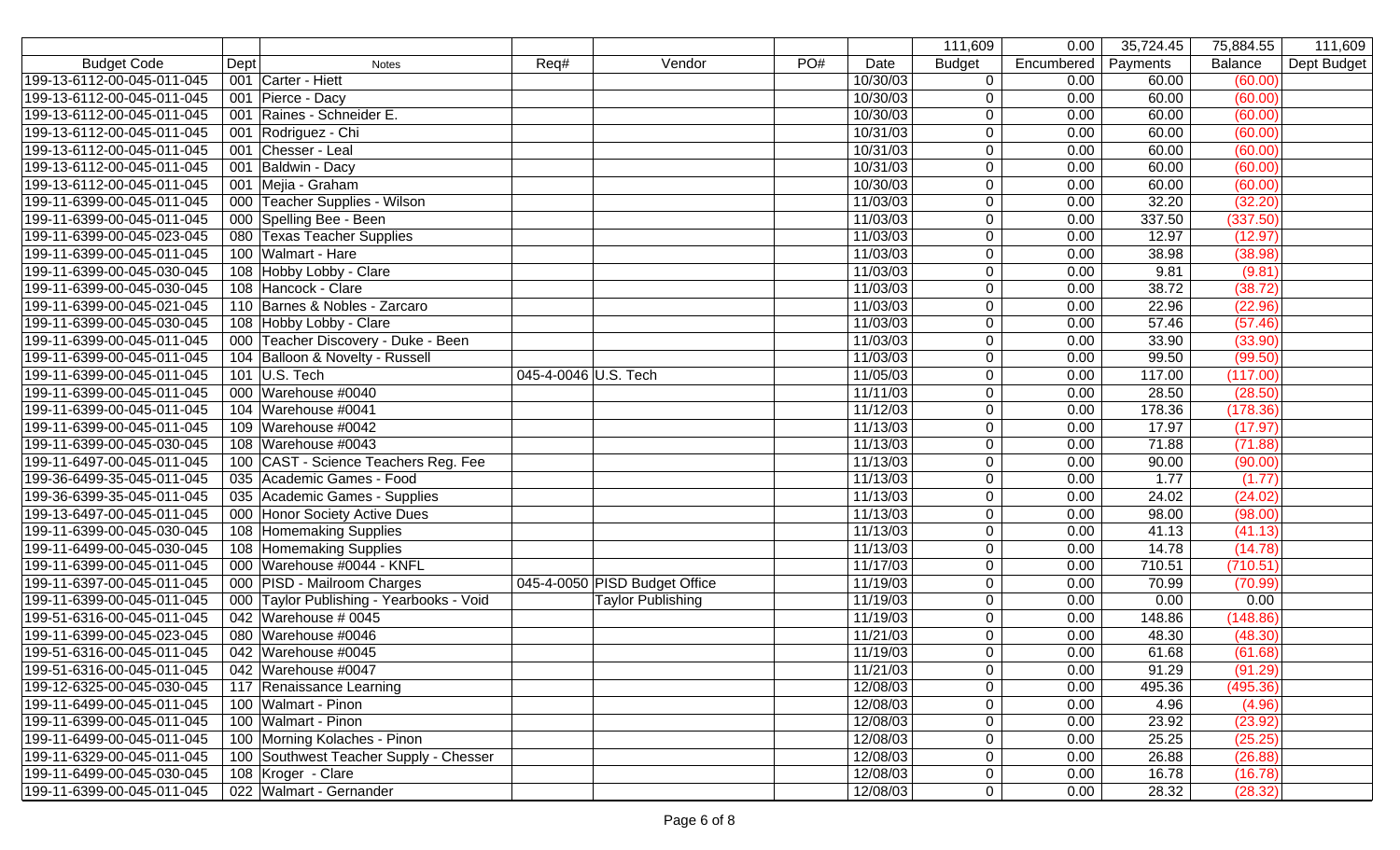|                            |                                      |                            |                                        |     |          | 111,609        | 0.00       | 35,724.45 | 75,884.55  | 111,609     |
|----------------------------|--------------------------------------|----------------------------|----------------------------------------|-----|----------|----------------|------------|-----------|------------|-------------|
| <b>Budget Code</b>         | Dept<br><b>Notes</b>                 | Req#                       | Vendor                                 | PO# | Date     | <b>Budget</b>  | Encumbered | Payments  | Balance    | Dept Budget |
| 199-11-6399-00-045-011-045 | 022 Walmart - Gernander              |                            |                                        |     | 12/08/03 | $\mathbf 0$    | 0.00       | 18.44     | (18.44)    |             |
| 199-13-6497-00-045-011-045 | 000 TAGT Conference - Been           |                            |                                        |     | 12/08/03 | $\overline{0}$ | 0.00       | 275.00    | (275.00)   |             |
| 199-11-6497-00-045-011-045 | 100 CAST - Science Teachers Reg. Fee |                            |                                        |     | 12/08/03 | $\overline{0}$ | 0.00       | 90.00     | (90.00)    |             |
| 199-11-6497-00-045-021-045 | 110 GT Field Trip                    |                            |                                        |     | 12/08/03 | $\overline{0}$ | 0.00       | 185.00    | (185.00)   |             |
| 199-51-6316-00-045-011-045 | 042 Warehouse #0049                  |                            |                                        |     | 12/08/03 | $\overline{0}$ | 0.00       | 124.95    | (124.95)   |             |
| 199-11-6398-00-045-025-045 | 122 JVC - Franco                     | 045-4-0056 JVC             |                                        |     | 12/08/03 | $\mathbf 0$    | 0.00       | 543.14    | (543.14)   |             |
| 199-11-6399-00-045-025-045 | 122 Miller Educational Materials     |                            | 045-4-057 Miller Educational Materials |     | 12/08/03 | $\mathbf 0$    | 0.00       | 407.83    | (407.83)   |             |
| 199-11-6249-00-045-011-045 | 000 Scantron                         |                            |                                        |     | 12/09/03 | $\overline{0}$ | 0.00       | 525.00    | (525.00)   |             |
| 199-11-6399-00-045-023-045 | 080 Warehouse 0031                   |                            |                                        |     | 10/17/03 | $\mathbf 0$    | 0.00       | 42.96     | (42.96)    |             |
| 199-33-6126-00-045-011-045 | 000 Hosa Student                     |                            |                                        |     | 12/09/03 | $\mathbf 0$    | 0.00       | 173.25    | (173.25)   |             |
| 199-33-6399-00-045-011-045 | 000 EOM Adjustment 045-4-009         |                            |                                        |     | 12/09/03 | $\mathbf 0$    | 0.00       | (9.04)    | 9.04       |             |
| 199-33-6399-00-045-011-045 | 000 Warehouse #0036                  |                            |                                        |     | 10/28/03 | $\overline{0}$ | 0.00       | 25.20     | (25.20)    |             |
| 199-51-6256-00-045-011-045 | 000 Cell Phone - Oct.                |                            |                                        |     | 12/09/03 | $\mathbf 0$    | 0.00       | 25.50     | (25.50)    |             |
| 199-51-6256-00-045-011-045 | 000 Cell Phone Deposit               |                            |                                        |     | 12/09/03 | $\overline{0}$ | 0.00       | 1.50      | (1.50)     |             |
| 199-51-6316-00-045-011-045 | 042 Warehouse #0030                  |                            |                                        |     | 10/17/03 | $\overline{0}$ | 0.00       | 232.10    | (232.10)   |             |
| 199-13-6112-00-045-011-045 | 001 Chesser/Russell - Schwartz       |                            |                                        |     | 09/30/03 | $\mathbf 0$    | 0.00       | 60.00     | (60.00)    |             |
| 199-13-6112-00-045-011-045 | 001 Rendon - Peebles                 |                            |                                        |     | 09/18/03 | $\overline{0}$ | 0.00       | 67.84     | (67.84)    |             |
| 199-13-6112-00-045-011-045 | 001 Farris/Bright                    |                            |                                        |     | 10/07/03 | $\overline{0}$ | 0.00       | 60.00     | (60.00)    |             |
| 199-13-6112-00-045-011-045 | 001 Byrd/Baum                        |                            |                                        |     | 10/09/03 | $\overline{0}$ | 0.00       | 60.00     | (60.00)    |             |
| 199-13-6112-00-045-011-045 | 001 Baldwin - Shaskevick             |                            |                                        |     | 10/09/03 | $\overline{0}$ | 0.00       | 60.00     | (60.00)    |             |
| 199-11-6399-00-045-011-045 | 102 Warehouse #0051                  |                            |                                        |     | 12/11/03 | $\mathbf 0$    | 0.00       | 35.90     | (35.90)    |             |
| 199-11-6398-00-045-011-045 | 000 Boise - Been                     | 045-4-060 Boise            |                                        |     | 12/12/03 | $\mathbf 0$    | 0.00       | 169.31    | (169.31)   |             |
| 199-36-6399-35-045-011-045 | 035 Warehouse #56                    |                            |                                        |     | 12/16/03 | $\mathbf 0$    | 0.00       | 17.95     | (17.95)    |             |
| 199-11-6399-00-045-011-045 | 101 Warehouse #55                    |                            |                                        |     | 12/16/03 | $\overline{0}$ | 0.00       | 75.06     | (75.06)    |             |
| 199-11-6399-00-045-011-045 | 000 Renaissance Learning             |                            |                                        |     | 12/16/03 | $\overline{0}$ | 0.00       | 139.00    | (139.00)   |             |
| 199-11-6499-00-045-030-045 | 108 Kroger - Clare                   |                            |                                        |     | 12/16/03 | $\overline{0}$ | 0.00       | 10.14     | (10.14)    |             |
| 199-11-6499-00-045-030-045 | 108 Kroger - Clare                   |                            |                                        |     | 12/16/03 | $\overline{0}$ | 0.00       | 52.99     | (52.99)    |             |
| 199-11-6329-00-045-021-045 | 110 Teachrs Discovery                |                            |                                        |     | 12/16/03 | $\overline{0}$ | 0.00       | 75.15     | (75.15)    |             |
| 199-11-6399-00-045-025-045 | 122 Really Good Stuff                |                            |                                        |     | 12/16/03 | $\overline{0}$ | 0.00       | 209.83    | (209.83)   |             |
| 199-11-6399-00-045-011-045 | 022 Walmart- Gernander               |                            |                                        |     | 12/16/03 | $\overline{0}$ | 0.00       | 49.22     | (49.22)    |             |
| 199-11-6399-00-045-011-045 | 100 Rose's Seafood                   |                            |                                        |     | 12/16/03 | $\overline{0}$ | 0.00       | 42.00     | (42.00)    |             |
| 199-11-6399-00-045-011-045 | 000 Pyramid Products                 | 045-4-062 Pyramid Products |                                        |     | 12/17/03 | $\mathbf 0$    | 0.00       | 241.58    | (241.58)   |             |
| 199-11-6249-00-045-011-045 | 000 Kansas State                     |                            |                                        |     | 12/18/03 | $\overline{0}$ | 0.00       | 2,550.81  | (2,550.81) |             |
| 199-51-6256-00-045-011-045 | 000 Cell Phone - Nov.                |                            |                                        |     | 12/18/03 | $\overline{0}$ | 0.00       | 25.00     | (25.00)    |             |
| 199-11-6399-00-045-011-045 | 000 Warehouse #0058                  |                            |                                        |     | 01/05/04 | 0              | 0.00       | 98.79     | (98.79)    |             |
| 199-11-6399-00-045-011-045 | 104 Warehouse #0059                  |                            |                                        |     | 01/07/04 | 0              | 0.00       | 177.09    | (177.09)   |             |
| 199-11-6399-00-045-030-045 | 108 Hobby Lobby                      |                            |                                        |     | 01/08/04 | $\mathbf 0$    | 0.00       | 13.63     | (13.63)    |             |
| 199-11-6399-00-045-011-045 | 106 Bookfair - LA                    |                            |                                        |     | 01/08/04 | $\overline{0}$ | 0.00       | 293.13    | (293.13)   |             |
| 199-11-6399-00-045-011-045 | 106 Target                           |                            |                                        |     | 01/08/04 | $\overline{0}$ | 0.00       | 5.04      | (5.04)     |             |
| 199-11-6399-00-045-011-045 | 100 The Learning Tree                |                            |                                        |     | 01/08/04 | $\mathbf 0$    | 0.00       | 50.31     | (50.31)    |             |
| 199-11-6399-00-045-030-045 | 108 Kroger                           |                            |                                        |     | 01/08/04 | $\overline{0}$ | 0.00       | 39.47     | (39.47)    |             |
| 199-11-6399-00-045-011-045 | $102$ Lowe's                         |                            |                                        |     | 01/08/04 | $\overline{0}$ | 0.00       | 7.02      | (7.02)     |             |